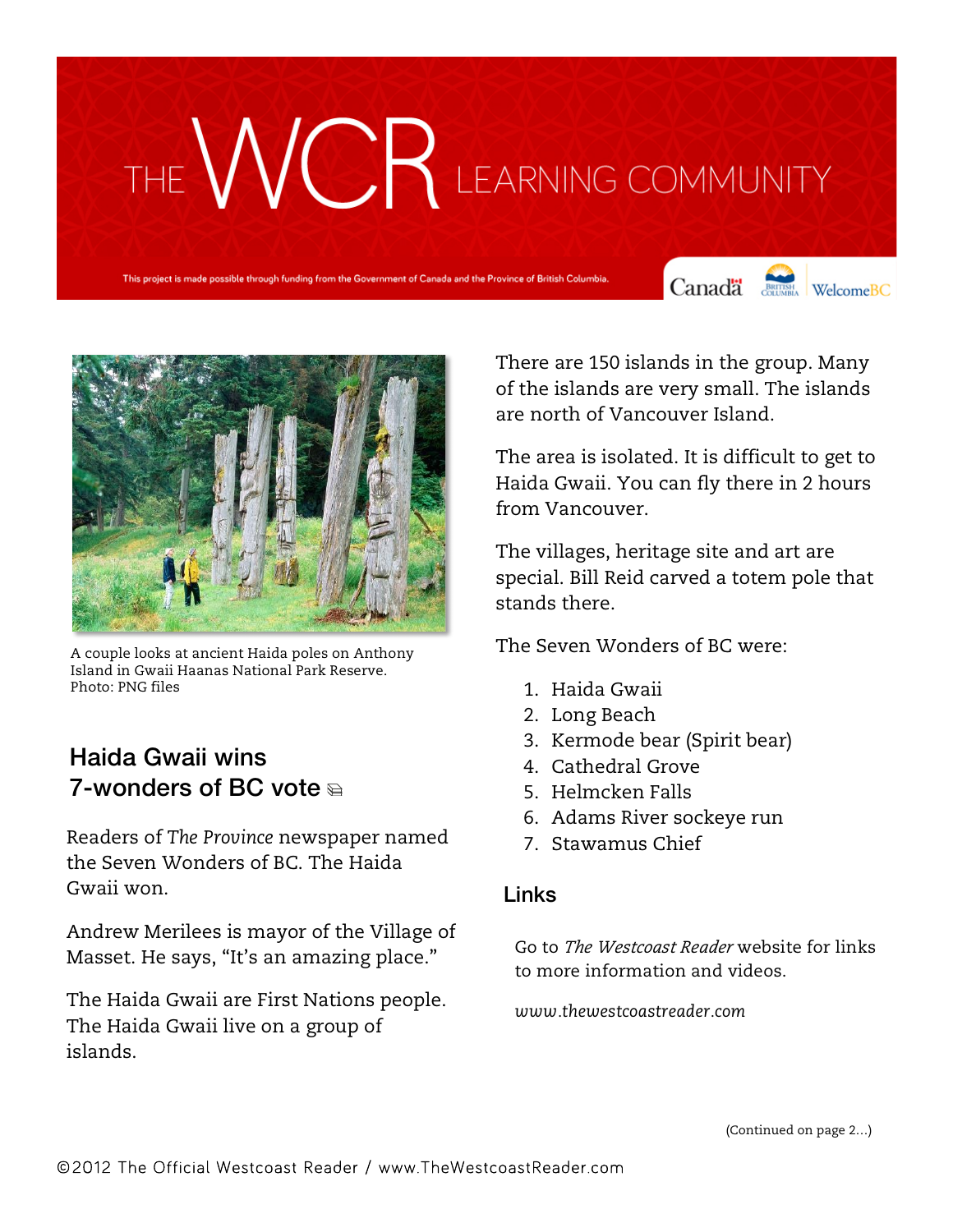# CR LEARNING COMMUNITY

( . . . continued from page 1)



This sculpture is carved from yellow cedar. The carver was Bill Reid. Bill Reid is a famous Haida artist.

The sculpture is called *The Raven and First Men*. It is on display in the Museum of Anthropology at UBC.

The carving shows the Haida story of human creation.

Raven walked alone on the sand. One day he found a clamshell. Small humans were inside. He helped them get out. They became the first Haida.

## Answers to exercise on page 3  $\Box$   $g$  1.  $f$  2.  $b$  3. h 4. \_\_\_i\_\_\_ 5. \_\_\_e\_\_\_ 6. \_\_\_j\_\_\_ 7.  $c$  8. \_\_\_d\_\_\_ 9. \_\_\_a\_\_\_ 10.

Articles adapted from *The Province*